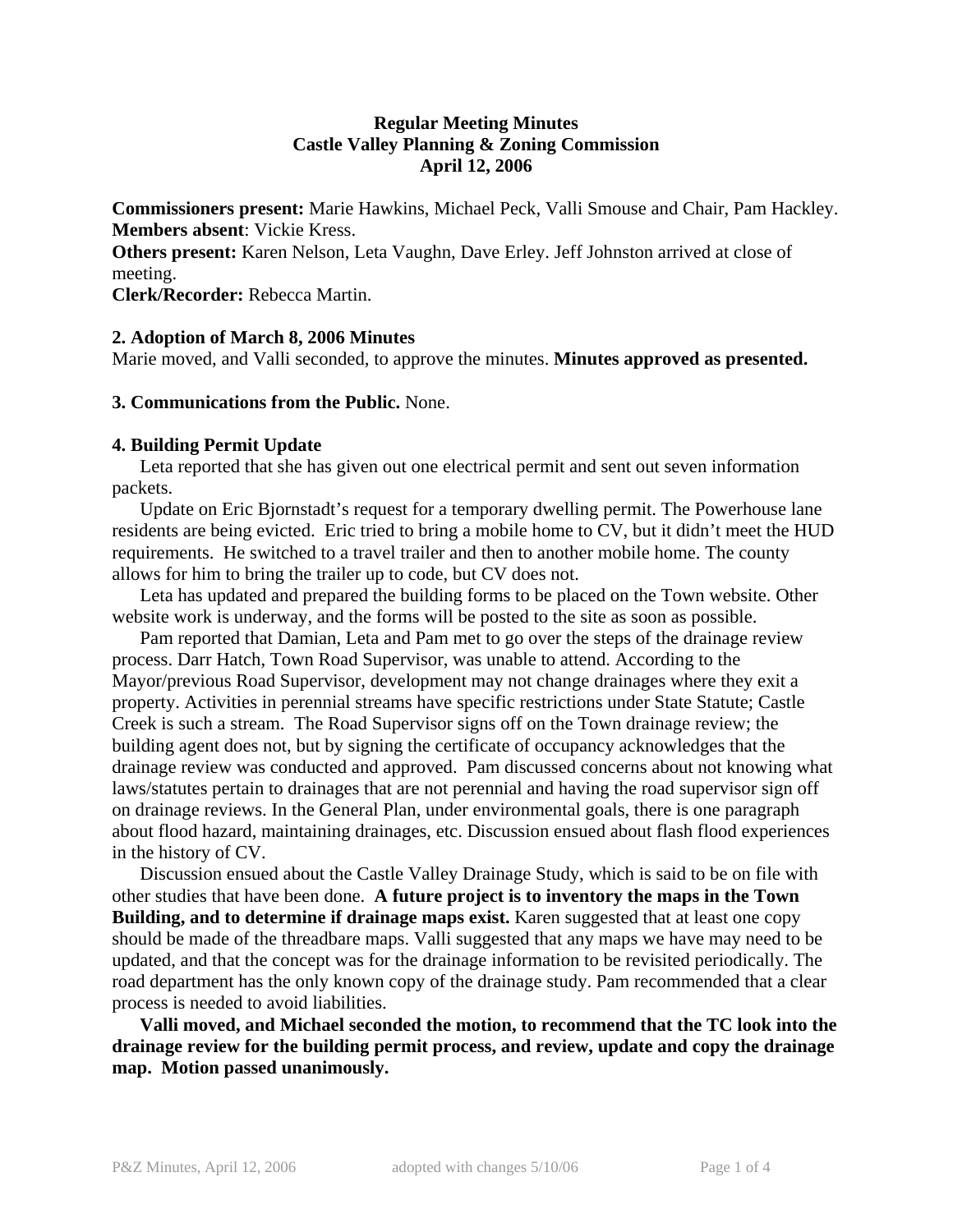Pam asked about the B&B permit status. Leta said they were issued a building permit to renovate a storage shed just before she was hired. Under their contract, they can not turn this into another room unless they remove one of the existing rooms. They requested to have the shade shelter extension counted as part of the footprint of the building. That request was granted on the advice of Jeff Whitney, who said they are taxed on that so it would count. Discussion ensued about the history of incremental growth on this lot.

## **5. Town Council Information and Requests.**

Item numbers 15, 16 & 17 (of this agenda) are requests from the TC.

Rebecca forwarded an email to the TC to include the P&Z in personnel policy meetings.

 Rebecca also requested that the TC formalize the process whereby information, mandates and/or tasks are transferred from one body to the other, and **asked the P&Z to help to define this process from their side.** This is to avoid things slipping between the cracks and to add clarity.

 Pam was requested to check with Bob, as TC liaison with the P&Z, on the definition of "advice and consent". Bob said it does mean "vote".

**6. CUP Status Report:** Rebecca reported that all Conditional Use Permits are now up to date after the annual review process. A draft of the (certified) letter that would be sent to those who do not respond to the annual update questionnaire in the final round (to inform them that the Town considers their CUP to be ending by default) is available for editing if anyone has the interest to look at it.

 A CUP request has come in from Gil Gonzalez (and Kurt Bishop) on Lot 186, and will be on the next P&Z agenda. Pam had written an official letter to Gil, who was originally told that a CUP was not required for the Castle Valley Grapevine because it was not a money making venture. Now that ads will be sold, a CUP will be required. (letter to Gil included)

#### **7. CUPs Lot 77: Karen Nelson/Steve Meleski, Horse Mountain Plaster and Stucco.**

 Karen presented their request. Steve has acquired a contractor's license. The business involves: phone calls and bookkeeping occurring in the house, tools and materials stored on the property, all jobs done off the property. Vehicle traffic: occasional deliveries, although most materials are dropped off at the given work site. Days of operation: 5 days per week, 8 AM to 7 PM, with the total always less than 40 hours per week and always less than 7 days per week. Storage: 1 building. Number of business vehicles: 1 pick up truck.

 The current (Zoning Ordinance 85-3) lists operating requirements/restrictions including 6 days per week, lists hours, and one building of 1,200 square feet. Discussion ensued about the need to rewrite the Zoning ordinance to consolidate and clarify the Conditional Use information.

 Discussion ensued about whether there can be a storage building for each business, or whether both must total less than 1,200 square feet. There is some inconsistency with how CUPs are written over time. It was determined that each business could have its own storage.

 Conditions discussed for this were: no signs, 5 vehicles per day, days of operation 6 days per week, 8AM to 7PM, storage in the boat house. No comments have been sent by adjoining land owners. Karen will provide a copy of the professional license required for this business from the State of Utah.

 Discussion ensued about the CUP process. The P&Z is required by the TC to place conditions on the permit, although the Zoning Ordinance outlines a full set of restrictions.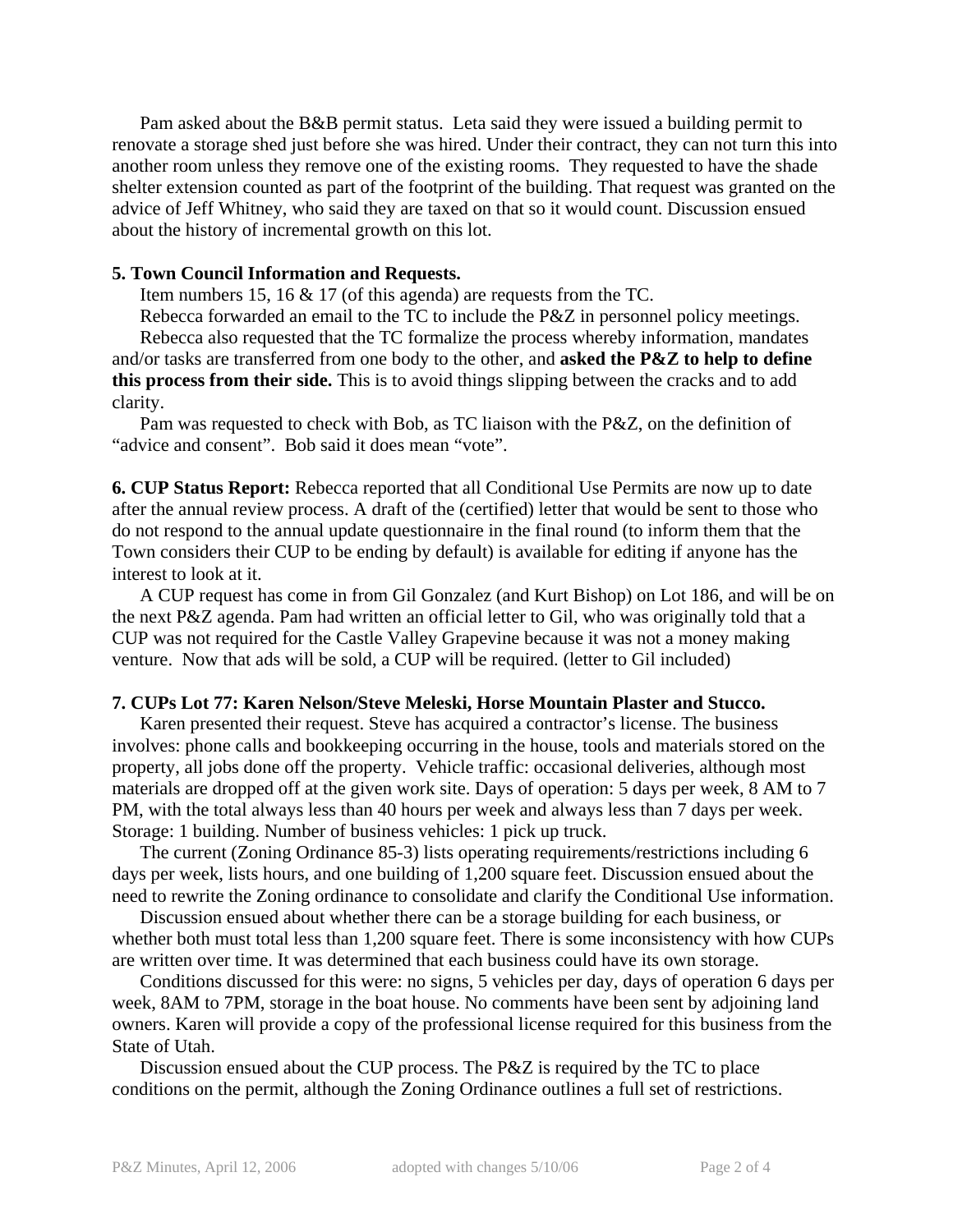**Michael moved to pass (to the Town Council) the following recommendation with the proviso that Karen provide a copy of Steve's State professional license for the file, Valli seconded. "The conditions of the current Ordinance 85-3 as amended will be met, the applicant has signed off on this, and anything not expressly allowed is prohibited." Motion passed unanimously.** [tape 1, side 2, 1/3 through]

## **8. Lot 157: Jeff Johnston, JRJ Construction.**

 **Valli moved, and Michael seconded the motion, to postpone this item until Jeff shows up. Motion passed unanimously.** 

#### **9. Lot 181: Damian Bollermann, Sweetwater Well Service.**

 Damian was not able to attend this meeting. Discussion ensued whether Damian would have to be here to construct the conditions. It was decided that he had met with the P&Z at the previous meeting and had given sufficient information.

**Michael moved, and Valli seconded, to pass (Damian Bollermann's CUP) on to the Town Council and recommend approval with the conditions in the Zoning Ordinance 85-3 (as amended 4/17/04). Motion passed. Those in favor: Valli Smouse, Michael Peck, Marie Hawkins. Abstained: Pam Hackley.** 

#### **10. LUDMA (tabled)**

 **Valli moved to take this off the table. Michael seconded. Motion passed unanimously.**  Vickie and Marie met to go over Conditional Use section of LUDMA. Pam suggested that **when Vickie returns, a workshop will be held to continue the work**.

 **Valli moved, and Michael seconded, to send the Conditional Use aspect of LUDMA to a workshop, and to set a date after Vickie Kress gets back.** 

#### **11. Fencing Ordinance (tabled)**

**Michael moved, Marie seconded, to take off table Motion passed unanimously.** Discussion ensued about enforcement issues. Pam said it is difficult to move forward on (Ordinances and Ordinance revisions) until the TC gets their ducks in a row (on enforcement).

 **Valli moved, and Michael seconded, to table this item. Motion passed unanimously.** 

**12. Aquifer Protection Ordinance (tabled)** Remained tabled.

**13. Annual CUP Review (tabled)** This was dealt with above in item 6.

#### **14. Town Clerk Role in relation to P&Z**

 Rebecca reported that action was taken on this specific item at last TC meeting. Clerk time tracking continues and Jim is compiling it into a report to the TC at their next meeting (the April  $19<sup>th</sup>$ ). Jim had said that all of the P&Z tasks would be lumped together for the report. This item will be dropped from the (P&Z) agenda.

#### **15. Draft Ordinance Establishing PLUC and Designating Authorities.**

 The TC asked to have a lawyer review this, and agreed that this item could be passed on to David Church as opposed to Gerry Kinghorn. This draft has been passed on to David Church. Pam has asked what kind of procedure David Church would like to follow with this type of